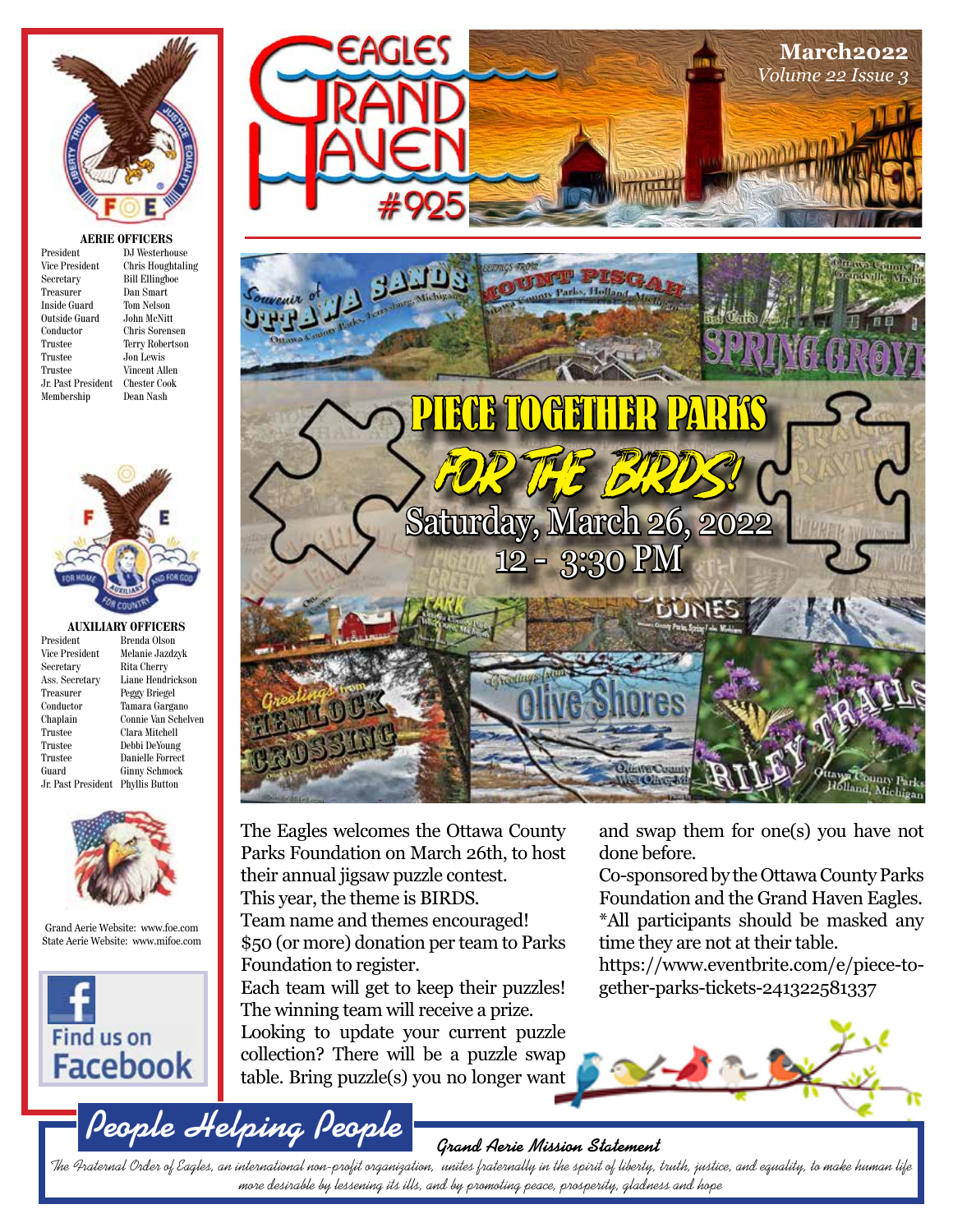## **Worthy President News**

Dear Brothers & Sisters -

March is here and Spring is in the air! We have a busy month ahead: Starting on the 5th, we have Euchre, starting at 1, with sign up at 12:30. We will be hosting 2 Comedy Nights on the 12th and the 26th, always a great time with adult comedy, doors open at 6:30, show starts at 8. The previous shows have been great, and I'm sure these will be as well. On the 19th, Chet's World-Famous Corned Beef and Cabbage will be on the menu for St. Paddy's Day; with some Irish music and a great dinner, a fun time for all. On the afternoon of the 26th, Bobbi Sabine of the Ottawa County Parks Foundation will be hosting a jigsaw puzzle fundraiser with the proceeds going to the parks department, it really is a lot of fun. On the 25th, we are host-

ing a fundraiser for Kenzie's Be Cafe. Kenzie's Be Cafe is a non-profit coffee shop that employs individuals with intellectual and developmental disabilities, and is located on Washington St. Erin, from Jumping Java will be helping with this event and the café. What a great cause so please let's support this in a big way, more info coming soon. Let's all act like adults and remember this is a Social Room and a non-profit Eagles, so language and behavior are important. Thank you all and especially our volunteers with all your help and support.

> Thank you, DJ Westerhouse, Worthy President

#### **Worthy Secretary News**

Fellow Eagles,

Happy St. Patrick's Month (Go Irish)!

Aerie Officer Elections are just around the corner in May. All positions are up for election this year, and the list of positions is posted on the bulletin board in the Social Room. If you're interested in running, nominations can be submitted at the club or emailed to eagles925@aol.com. Also, please don't hesitate to reach out if you have questions about the responsibilities of any of the roles.

Please join me in welcoming our new members, re-enrolls, and transfers: Richard Bock, Derek Brown,Erin Chittenden, Bill Christenson. Robert Cook, Gary Denhof, Daniel Garcia, Alex Girard, Jeff Mcpherson, Joseph Moore, Bobby Novack, Tim Olson, Elizabeth Pell, Ronald Scharphorn, Wendy Sees, Brian Stillson, Jared Wessel, Tim Wondergem, Julie Zylstra.

> Bill Ellingboe II Worthy Secretary

### **Auxiliary News**

Hello Ladies!! Welcome New Members: Kelly Boelema, Sharon Burnside-Wheeler, Amy Christie, Cindy Dunckel, Renee Molneux, Keli Olson, Gayle Patterson, Susan Rottschafer, Denise Volpe, Hannah Weigel. And to our returning members Misty Manitwczak, Jodi Vanderzwaag, and Anne Veach.

We are now accepting dues for the 2023 year and if you pay before March 31st you could be one of two winners of a year of dues paid. This was voted on at our February 22nd meeting.

Our last Auxiliary Fish Fry is on Good Friday April 15th!! Please join in on the last Fish Fry of the season at the 925! We will have a "bunny" good time....

It is also that time of year to think about officer elections.

Page 2 Eagles #925

# Dues Reminders

When paying by check, make sure the check is made out to either the Aerie (aerie members - yellow membership card) or the AuxWe usually hold nominations for offices at our last meeting in April. This year it will be Tuesday April 26th. If you are interested in a particular office please submit it in writing to me, I have a box behind the bar, you may email or mail it to the club. And of course you may attend the meeting, we would love to see you. Offices that are open are as follows: President, Vice President, Chaplain, Guard, Conductor, and we have three Trustee positions as well.

Here's to warmer weather on the way!!

See you soon!!

Rita Cherry, Auxiliary Secretary Brenda Olson, Auxiliary President

iliary (auxiliary members - white membership card). Checks may be mailed to the club: 20 N Second St. Grand Haven MI 49417

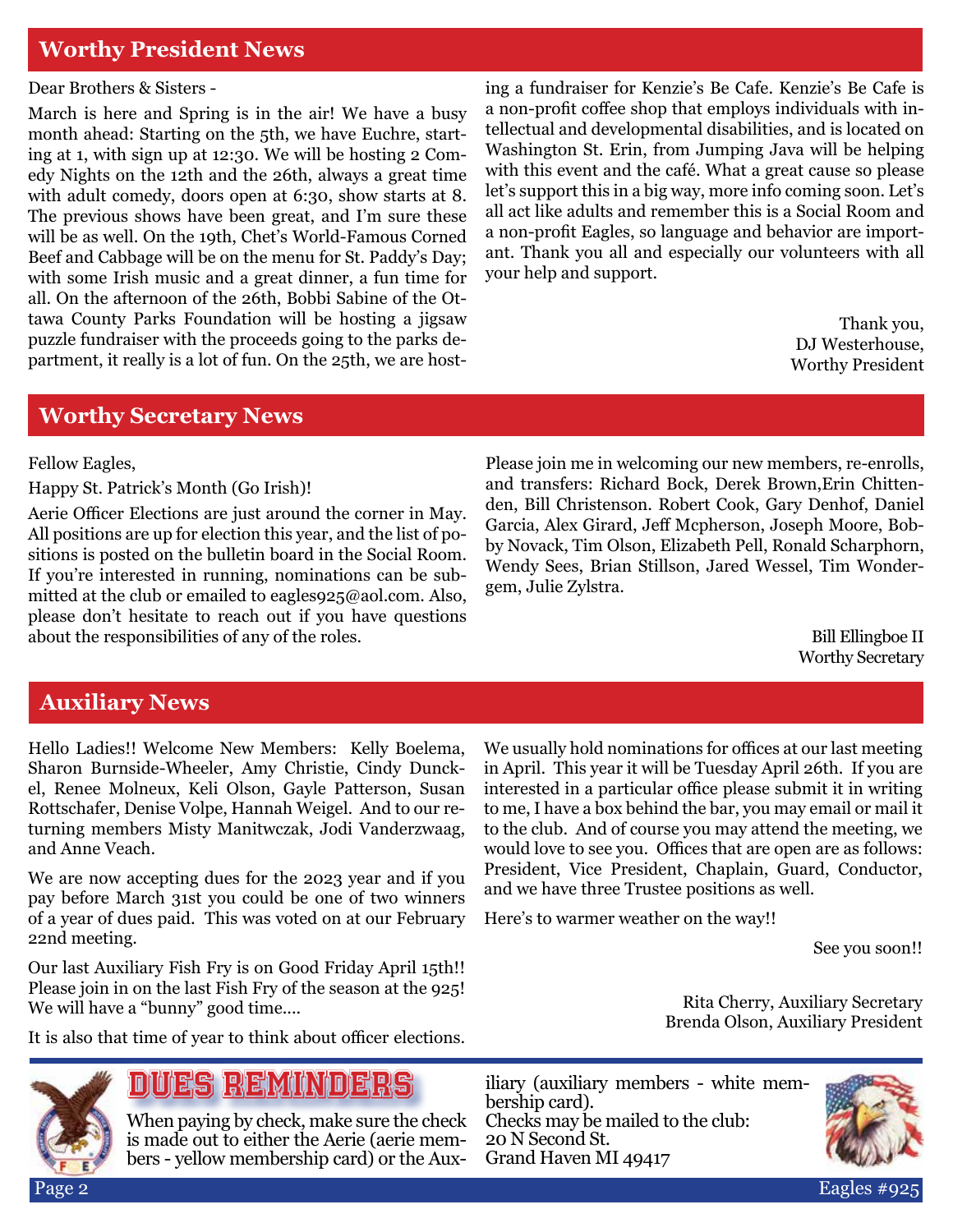